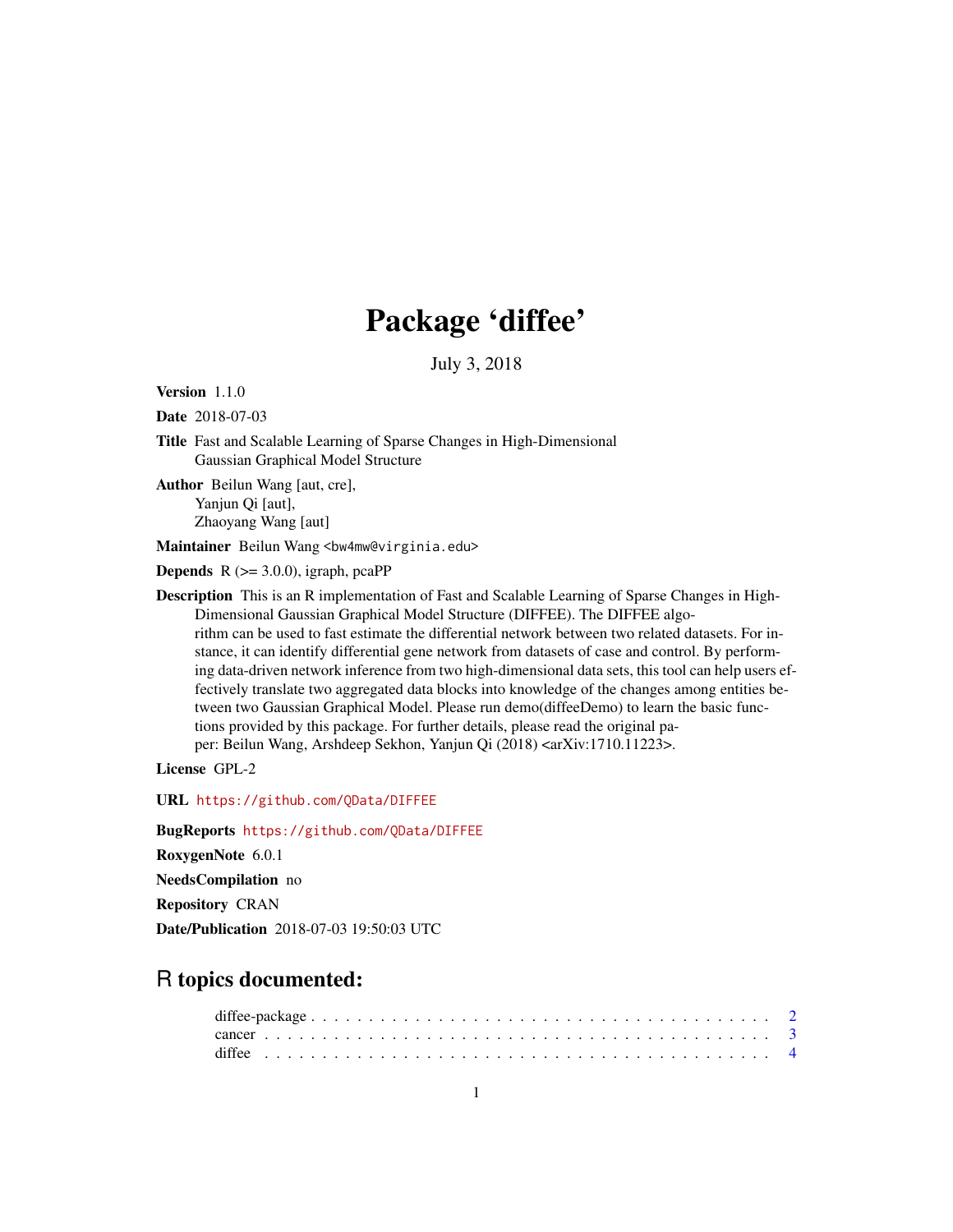#### <span id="page-1-0"></span>2 diffee-package different control of the state of the state of the state of the state of the state of the state of the state of the state of the state of the state of the state of the state of the state of the state of th

| Index |  |
|-------|--|
|       |  |
|       |  |
|       |  |
|       |  |
|       |  |
|       |  |

diffee-package *estimating DIFFerential networks via an Elementary Estimator under a high-dimensional situation*

#### Description

This is an R implementation of Fast and Scalable Learning of Sparse Changes in High-Dimensional Gaussian Graphical Model Structure (DIFFEE). The DIFFEE algorithm can be used to fast estimate the differetial network between two related datasets. For instance, it can identify differential gene network from datasets of case and control. By performing data-driven network inference from two high-dimensional data sets, this tool can help users effectively translate two aggregated data blocks into knowledge of the changes among entities between two Gaussian Graphical Model. Please run demo(diffeeDemo) to learn the basic functions provided by this package. For further details, please read the original paper: Beilun Wang, Arshdeep Sekhon, Yanjun Qi (2018) <arXiv:1710.11223>.

#### Details

| Package: | diffee     |
|----------|------------|
| Type:    | Package    |
| Version: | 1.0.0      |
| Date:    | 2018-03-05 |
| License: | $GPL (=2)$ |

We focus on the problem of estimating the change in the dependency structures of two p-dimensional Gaussian Graphical models (GGMs). Previous studies for sparse change estimation in GGMs involve expensive and difficult non-smooth optimization. We propose a novel method, DIFFEE for estimating DIFFerential networks via an Elementary Estimator under a high-dimensional situation. DIFFEE is solved through a faster and closed form solution that enables it to work in large-scale settings. We conduct a rigorous statistical analysis showing that surprisingly DIFFEE achieves the same asymptotic convergence rates as the state-of-the-art estimators that are much more difficult to compute. Our experimental results on multiple synthetic datasets and one real-world data about brain connectivity show strong performance improvements over baselines, as well as significant computational benefits.

#### Author(s)

Beilun Wang, Zhaoyang Wang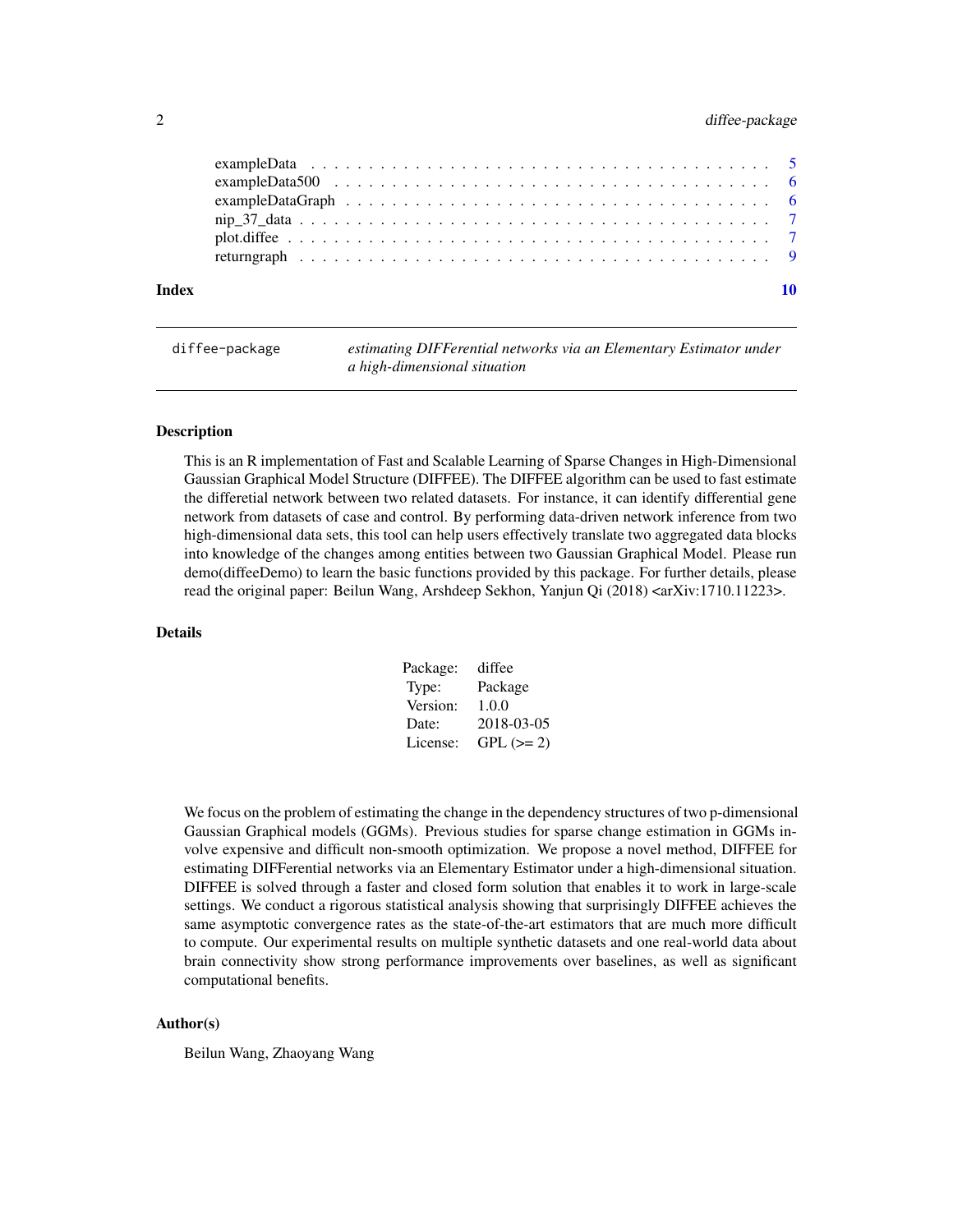#### <span id="page-2-0"></span>cancer 3

Maintainer: Beilun Wang - bw4mw at virginia dot edu

#### References

Beilun Wang, Arshdeep Sekhon, Yanjun Qi (2018). Fast and Scalable Learning of Sparse Changes in High-Dimensional Gaussian Graphical Model Structure. <arXiv:1710.11223>

#### Examples

```
## Not run:
data(exampleData)
result = diffee(exampleData[[1]], exampleData[[2]], 0.45)
plot.diffee(result)
```

```
## End(Not run)
```
cancer *Microarray data set for breast cancer*

#### **Description**

*et al*'s paper. It concerns one hundred thirty-three patients with stage I–III breast cancer. Patients were treated with chemotherapy prior to surgery. Patient response to the treatment can be classified as either a pathologic complete response (pCR) or residual disease (not-pCR). Hess *et al* developed and tested a reliable multigene predictor for treatment response on this data set, composed by a set of 26 genes having a high predictive value.

#### Usage

```
data(cancer)
```
#### Format

a list of two objects: dataframe with 133 observations of 26 features and factors indicating whether each sample (out of 133) is of type "not" or type "pcr"

#### Details

The dataset splits into 2 parts (pCR and not pCR), on which network inference algorithms should be applied independently or in the multitask framework: only individuals from the same classes should be consider as independent and identically distributed.

#### References

J.A. Mejia, D. Booser, R.L. Theriault, U. Buzdar, P.J. Dempsey, R. Rouzier, N. Sneige, J.S. Ross, T. Vidaurre, H.L. Gomez, G.N. Hortobagyi, and L. Pustzai (2006). Pharmacogenomic predictor of sensitivity to preoperative chemotherapy with Paclitaxel and Fluorouracil, Doxorubicin, and Cyclophosphamide in breast cancer, *Journal of Clinical Oncology*, vol. 24(26), pp. 4236–4244.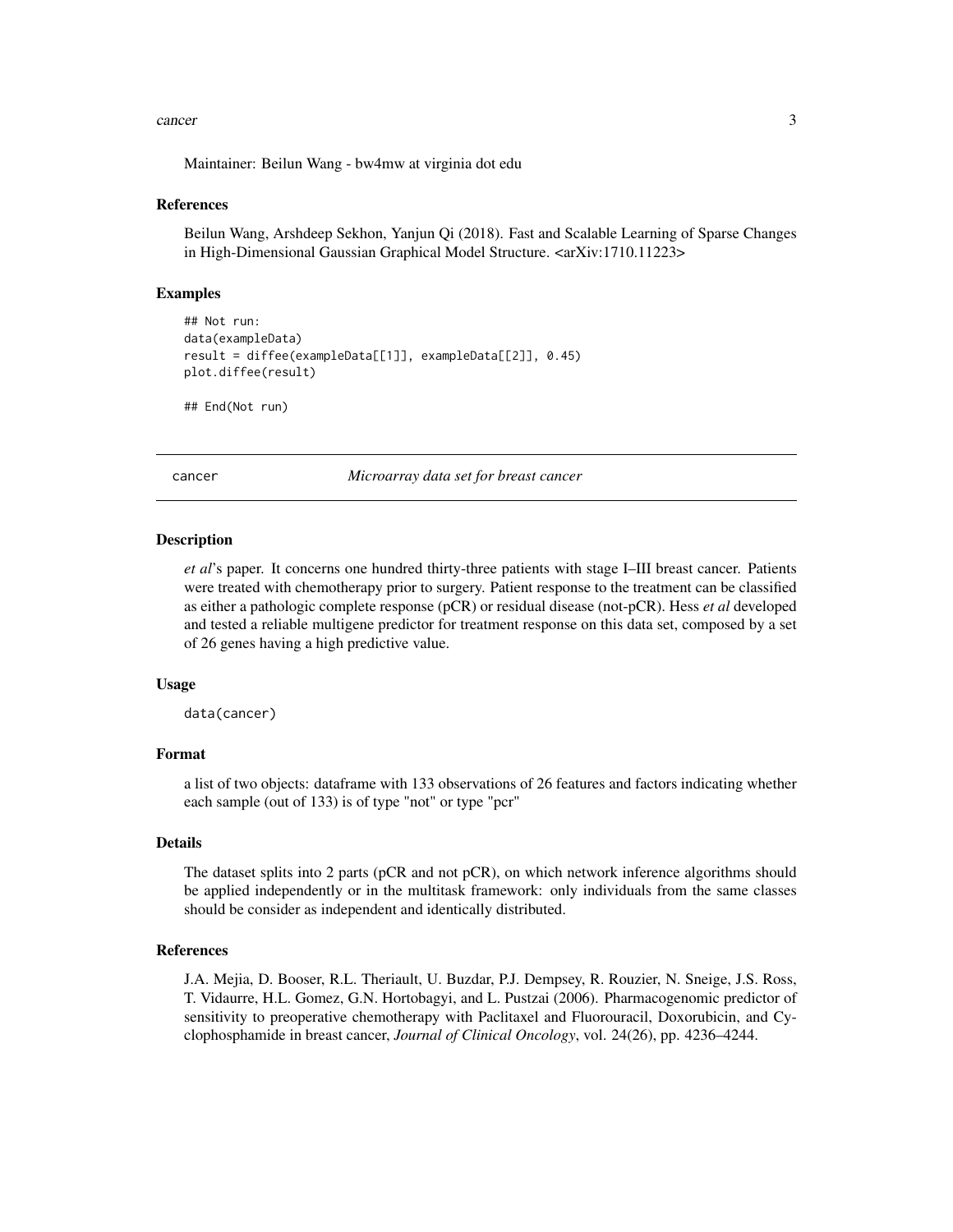<span id="page-3-0"></span>diffee *Fast and Scalable Learning of Sparse Changes in High-Dimensional Gaussian Graphical Model Structure*

#### Description

Estimate DIFFerential networks via an Elementary Estimator under a high-dimensional situation. Please run demo(diffee) to learn the basic functions provided by this package. For further details, please read the original paper: Beilun Wang, Arshdeep Sekhon, Yanjun Qi (2018) <arXiv:1710.11223>.

#### Usage

diffee(C, D, lambda =  $0.05$ , covType = "cov", thre = "soft")

#### Arguments

| C       | A input matrix for the 'control' group. It can be data matrix or covariance ma-<br>trix. If C is a symmetric matrix, the matrices are assumed to be covariance<br>matrix. More details at <https: diffee="" github.com="" qdata=""></https:>                                                                                          |
|---------|---------------------------------------------------------------------------------------------------------------------------------------------------------------------------------------------------------------------------------------------------------------------------------------------------------------------------------------|
| D       | A input matrix for the 'disease' group. It can be data matrix or covariance ma-<br>trix. If D is a symmetric matrix, the matrices are assumed to be covariance<br>matrix. More details at <https: diffee="" github.com="" qdata=""></https:>                                                                                          |
| lambda  | A positive number. The hyperparameter controls the sparsity level of the matri-<br>ces. The $\lambda_n$ in the following section: Details.                                                                                                                                                                                            |
| covType | A parameter to decide which Graphical model we choose to estimate from the<br>input data.                                                                                                                                                                                                                                             |
|         | If $covType = "cov",$ it means that we estimate multiple sparse Gaussian Graph-<br>ical models. This option assumes that we calculate (when input X represents<br>data directly) or use (when X elements are symmetric representing covariance<br>matrices) the sample covariance matrices as input to the simule algorithm.          |
|         | If covType = "kendall", it means that we estimate multiple nonparanormal Graph-<br>ical models. This option assumes that we calculate (when input X represents<br>data directly) or use (when X elements are symmetric representing correlation<br>matrices) the kendall's tau correlation matrices as input to the simule algorithm. |
| thre    | A parameter to decide which threshold function to use for $T_v$ . If thre = "soft",<br>it means that we choose soft-threshold function as $T_v$ . If thre = "hard", it means<br>that we choose hard-threshold function as $T_v$ .                                                                                                     |

#### Details

The DIFFEE algorithm is a fast and scalable Learning algorithm of Sparse Changes in High-Dimensional Gaussian Graphical Model Structure. It solves the following equation:

 $\min_{\Delta} ||\Delta||_1$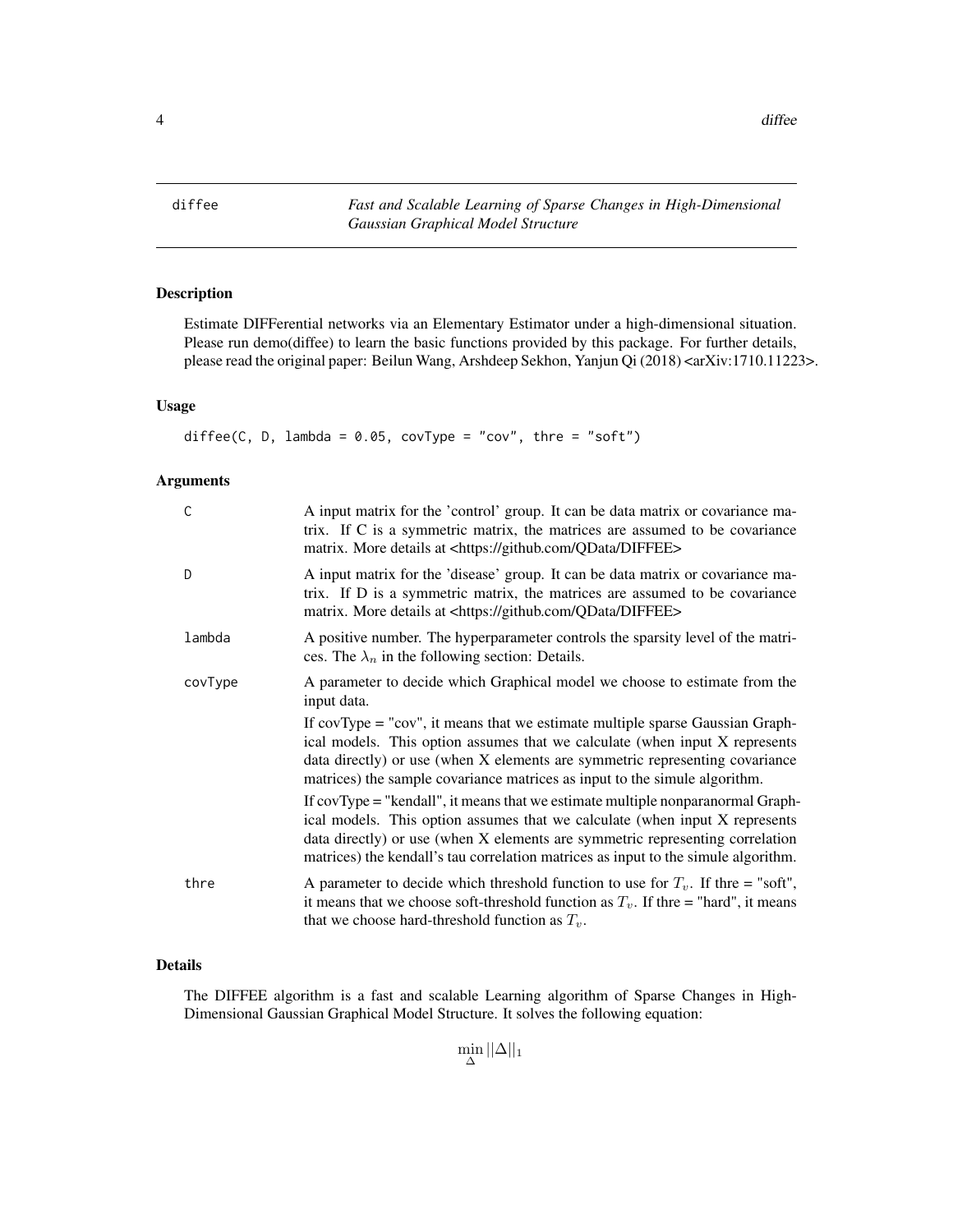#### <span id="page-4-0"></span>exampleData 5

Subject to :

$$
([T_v(\hat{\Sigma}_d)]^{-1} - [T_v(\hat{\Sigma}_c)]^{-1})||_{\infty} \leq \lambda_n
$$

Please also see the equation (2.11) in our paper. The  $\lambda_n$  is the hyperparameter controlling the sparsity level of the matrix and it is the lambda in our function. For further details, please see our paper: Beilun Wang, Arshdeep Sekhon, Yanjun Qi (2018) <arXiv:1710.11223>.

#### Value

diffNet A matrix of the estimated sparse changes between two Gaussian Graphical Models

#### Author(s)

Beilun Wang

#### References

Beilun Wang, Arshdeep Sekhon, Yanjun Qi (2018). Fast and Scalable Learning of Sparse Changes in High-Dimensional Gaussian Graphical Model Structure. <arXiv:1710.11223>

#### Examples

```
## Not run:
data(exampleData)
result = diffee(exampleData[[1]], exampleData[[2]], 0.45)
plot.diffee(result)
```
## End(Not run)

exampleData *A simulated toy dataset that includes 2 data matrices (from 2 related tasks).*

#### Description

A simulated toy dataset that includes 2 data matrices (from 2 related tasks). Each data matrix is about 100 features observed in 200 samples. The two data matrices are about exactly the same set of 100 features. This multi-task dataset is generated from two related random graphs. Please run demo(diffee) to learn the basic functions provided by this package. For further details, please read the original paper: <http://link.springer.com/article/10.1007/s10994-017-5635-7>.

#### Usage

data(exampleData)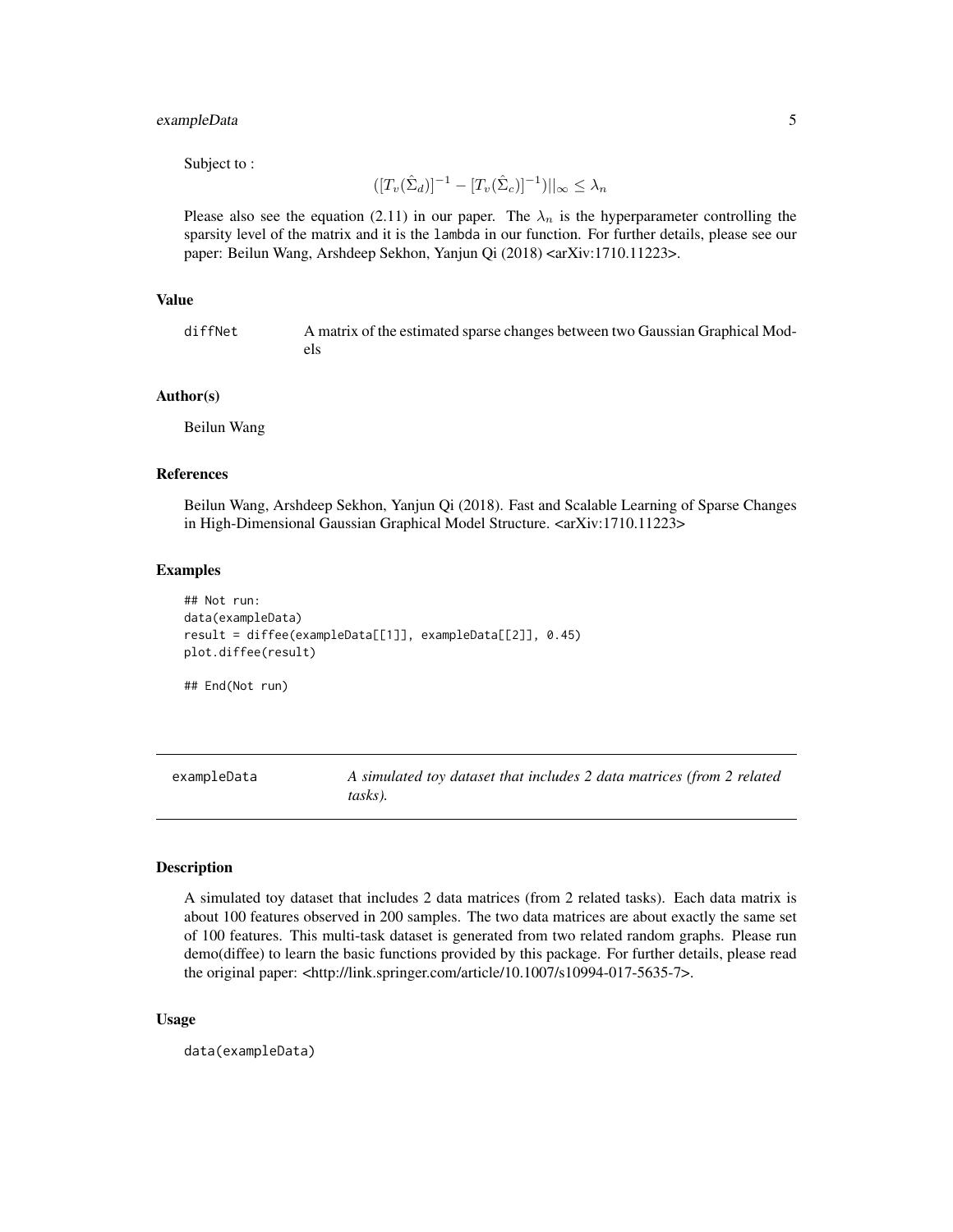#### <span id="page-5-0"></span>Format

The format is: List of 2 matrices  $\frac{1}{2}$  : num [1:200, 1:100] -0.0982 -0.2417 -1.704 0.4 ... ... attr(\*, "dimnames")=List of 2 ... .\$ : NULL ... .\$ : NULL \$ : num [1:200, 1:100] -0.161 0.41 0.17 0. ... ..attr(\*, "dimnames")=List of 2 .. ..\$ : NULL .. ..\$ : NULL

exampleData500 *A simulated toy dataset that includes 2 data matrices (from 2 related tasks).*

#### **Description**

A simulated toy dataset that includes 2 data matrices (from 2 related tasks). Each data matrix is about 500 features observed in 1000 samples. The two data matrices are about exactly the same set of 500 features. This multi-task dataset is generated from two related random graphs. Please run demo(diffee) to learn the basic functions provided by this package. For further details, please read the original paper: <http://link.springer.com/article/10.1007/s10994-017-5635-7>.

#### Usage

data(exampleData500)

#### Format

A list of 2 matrices of size [1:500, 1:500] and [1:500, 1:500]

exampleDataGraph *A simulated toy dataset that includes 3 igraph objects*

#### Description

(first one being the shared graph and second and third being task specific 1 and 2 graphs) The graphs are generated from two related random graphs and the underlaying high dimensional gaussian distribution generates the exampleData dataset. exampleDataGraph serves as a groundtruth to compare in demo(synthetic).

#### Usage

```
data(exampleDataGraph)
```
#### Format

A list of 3 igraph objects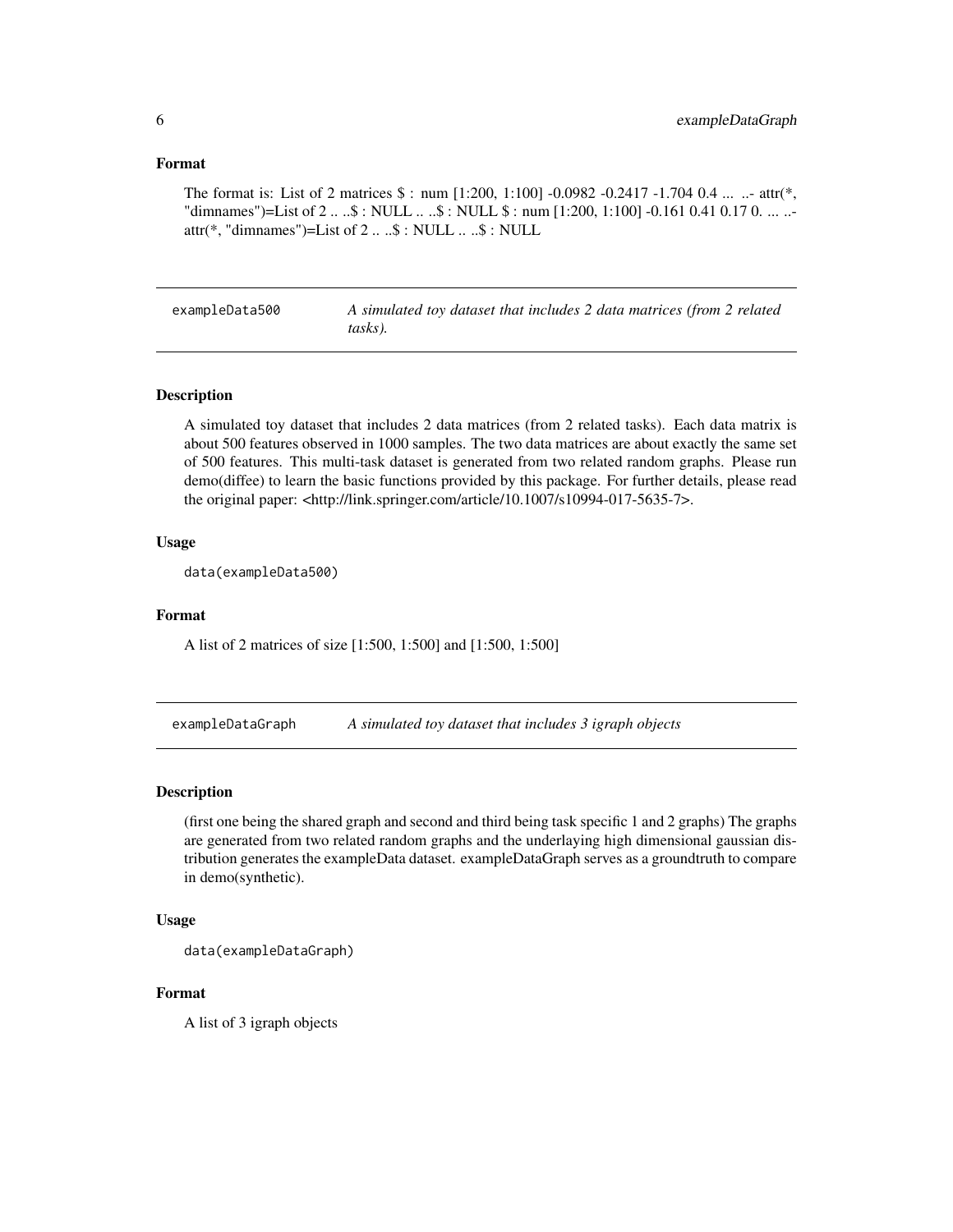<span id="page-6-0"></span>

#### Description

This NIPS Conference Papers 1987-2015 Data set is avaiable at UCI Machine Learning Repository. The original dataset is in the form of a 11463 x 5812 matrix of word counts (11463 words and 5812 conference papers) Due to the size of the original dataset, it is preprocessed and reduced to a list of two matrices (2900 x 37 and 2911 x 37) The dataset consists of two tasks (early (up to 2006) and recent (after 2006) NIPS conference papers) with 37 words

#### Usage

data(nip\_37\_data)

#### Format

a list of two nonnegative integer matrices (1:2900, 1:37) and (1:2911,1:37) Columns are named with year\_paperid and rows are names with word name

#### References

'Poisson Random Fields for Dynamic Feature Models'. Perrone V., Jenkins P. A., Spano D., Teh Y. W. (2016)

plot.diffee *Plot diffee result specified by user input*

#### Description

This function can plot and return multiple sparse graphs distinguished by edge colors from the result generated by diffee

#### Usage

```
## S3 method for class 'diffee'
plot(x, graphlabel = NULL, type = "task", index = NULL,graphlayout = NULL, ...)
```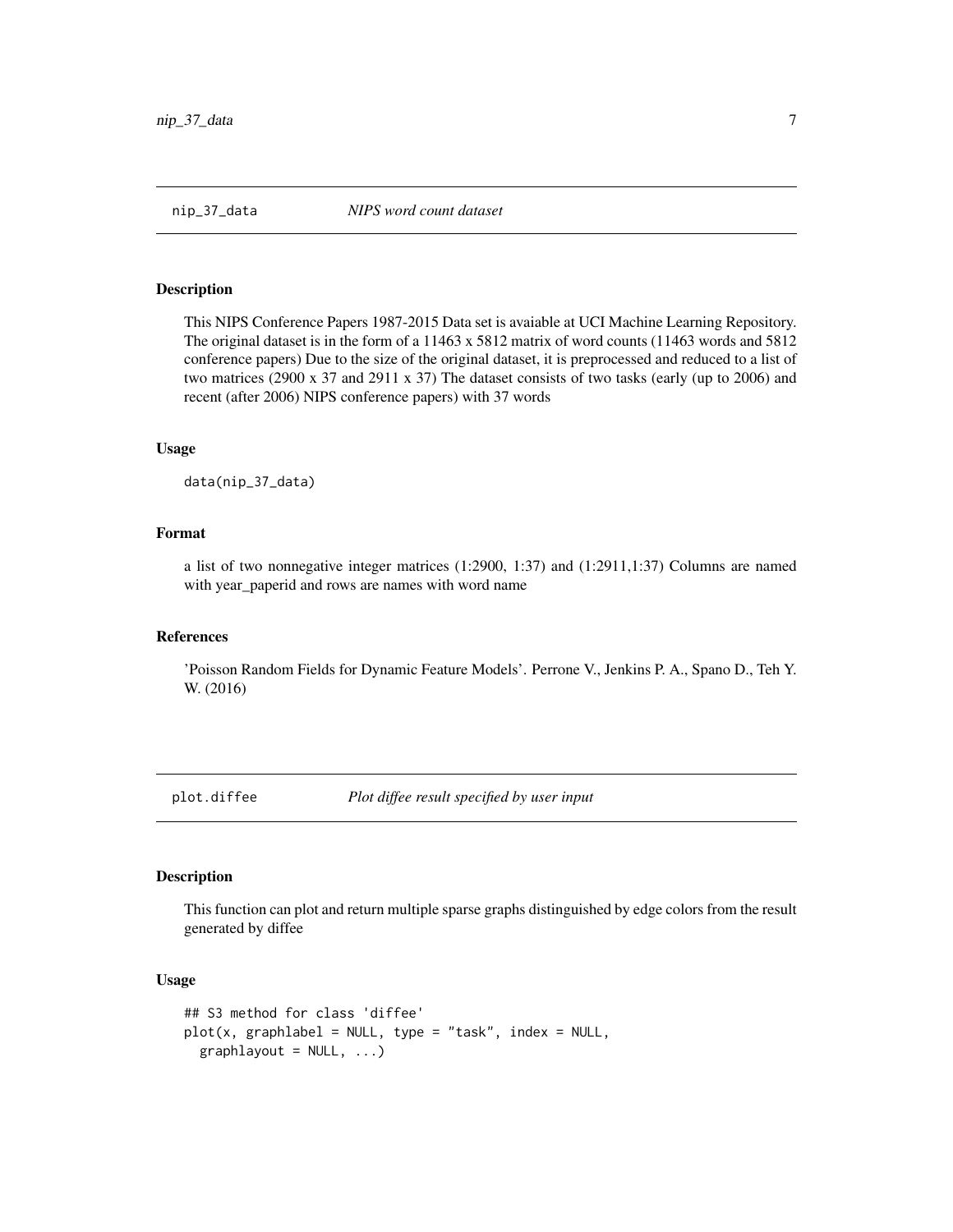#### Arguments

| $\boldsymbol{\mathsf{x}}$ | output generated from diffee function (diffee class)                                                                                                                                                                                 |
|---------------------------|--------------------------------------------------------------------------------------------------------------------------------------------------------------------------------------------------------------------------------------|
| graphlabel                | vertex names for the graph, there are three options: $(1)$ NA (no label) $(2)$ NULL<br>(default numeric label according to the feature order) (3) a vector of labels (a<br>vector of labels cooresponding to x) deault value is NULL |
| type                      | type of graph, there are four options: (1) "task" (graph for each task (including<br>shared part) specified further by subID (task number)) (2) "neighbour" (zoom<br>into nodes in the graph specified further by index (node id))   |
| index                     | determines which node(s) to zoom into when parameter type is "neighbour"<br>could either be an integer or vector of integers representing node ids (zoom into<br>one node or multiple nodes)                                         |
| graphlayout               | layout for the graph (two column matrix specifying x, y coordinates of each node<br>in graph) if not provided, igraph will use the default layout_nicely() function to<br>present the graph                                          |
| $\ddotsc$                 | extra parameters passed to plot.igraph                                                                                                                                                                                               |

#### Details

when only the diffee is provided, the function will plot all graphs with default numeric labels User can specify multiple subID and multiple index to zoom in multiple nodes on multiple graphs Each graph will include a descriptive title.

#### Value

a plot of graph / subgraph from diffee result specified by user input

#### Author(s)

Beilun Wang, Zhaoyang Wang (Author), Beilun Wang (maintainer)

#### Examples

```
## Not run:
data(exampleData)
result = diffee(exampleData[[1]], exampleData[[2]], 0.45)
plot.diffee(result)
```
## End(Not run)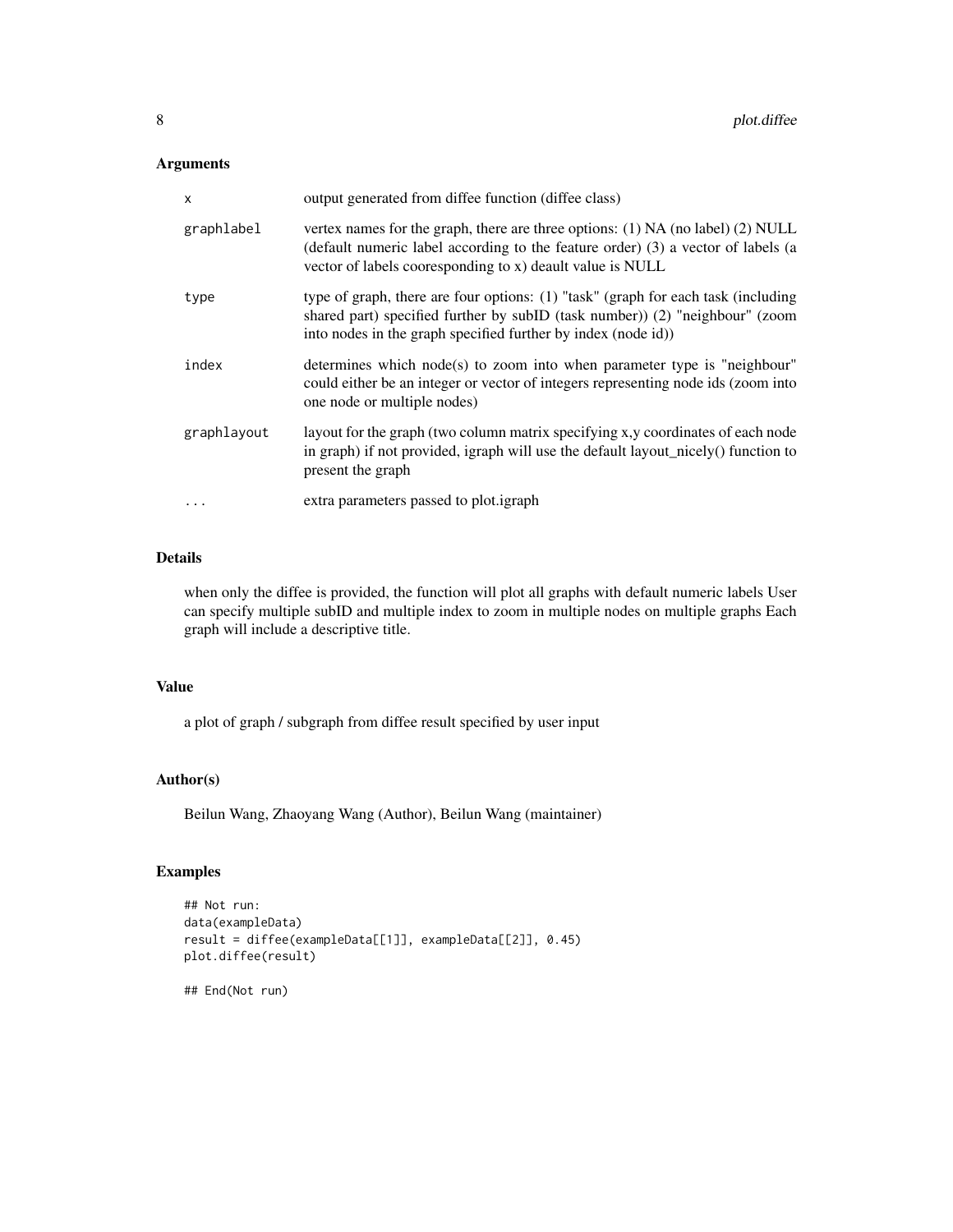<span id="page-8-0"></span>

#### Description

This function can return an igraph object from diffee result for user to work with directly

#### Usage

returngraph(x, type = "task", index =  $NULL$ )

#### Arguments

| X     | output generated from diffee function (diffee class)                                                                                                                                                                                         |
|-------|----------------------------------------------------------------------------------------------------------------------------------------------------------------------------------------------------------------------------------------------|
| type  | type of graph, there are four options: (1) "task" (graph for each task (including<br>shared part) specified further by subID (task number) (2) "neighbour" (zoom<br>into nodes in the graph specified further by parameter "index" (node id) |
| index | determines which node(s) to zoom into when parameter type is "neighbour"<br>could either be an integer or vector of integers representing node ids (zoom into<br>one node or multiple nodes)                                                 |

#### Details

the function aims to provide users the flexibility to explore and visualize the graph own their own generated from diffee

#### Value

an igraph object of graph / subgraph from diffee result specified by user input

#### Author(s)

Beilun Wang, Zhaoyang Wang (Author), Beilun Wang (maintainer)

#### Examples

```
## Not run:
data(exampleData)
result = diffee(exampleData[[1]], exampleData[[2]], 0.45)
graph = returngraph(result)
```
## End(Not run)